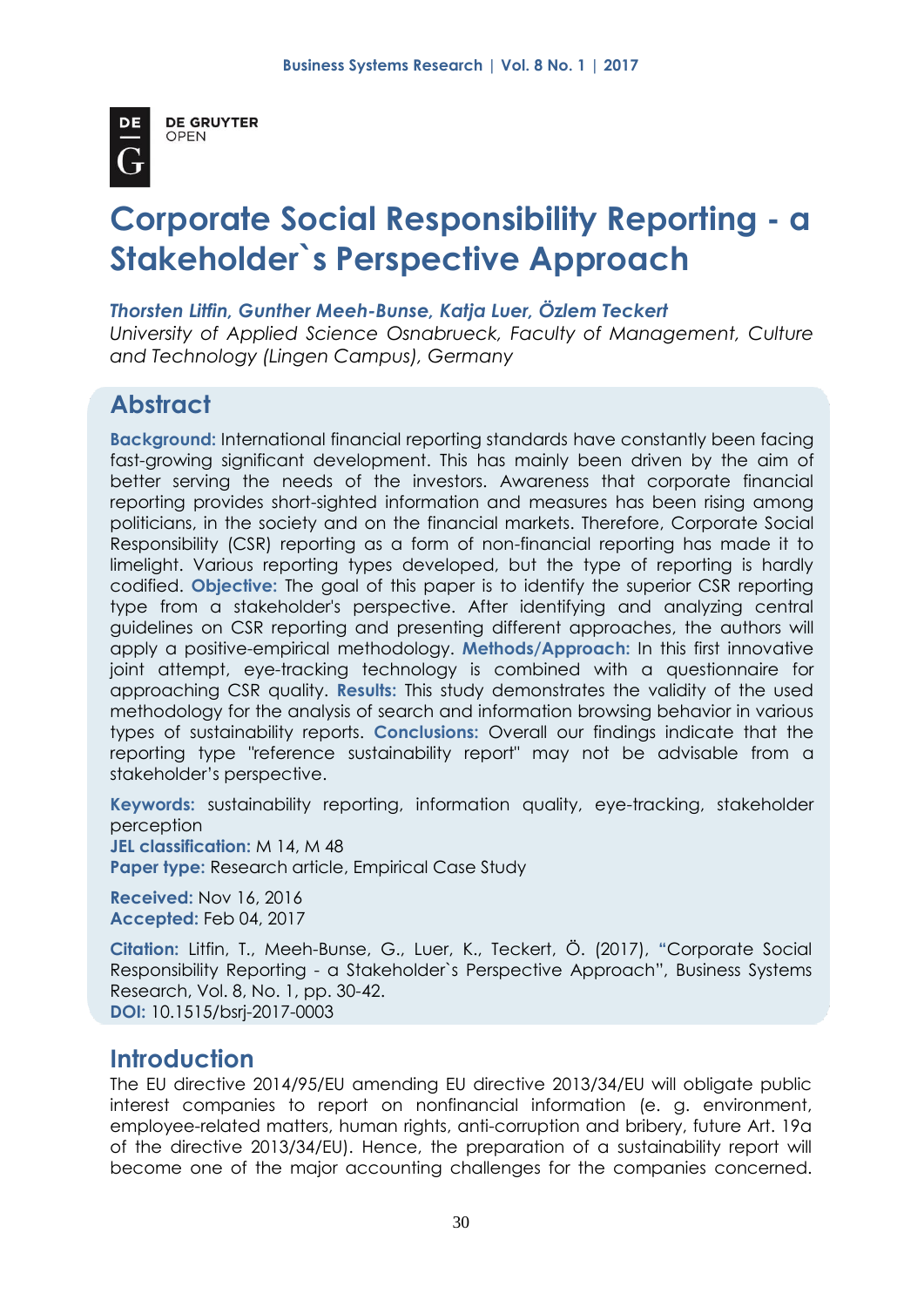While the directive turns the voluntary reporting on nonfinancial information into compulsory, it does not regulate how to report. As a result preparers keep orientating towards different initiatives on national and international level that provide various frameworks and guidelines. To this very day, a lack of unified and precise legal regulations can be noticed. In consequence, companies bear on various, so far voluntarily applied guidelines when it comes to reporting on CSR. On a more national (German) level e.g. the (German) Sustainability Code provides a framework for reporting on sustainability management regardless of company size or legal form (Rat für Nachhaltige Entwicklung, 2016a). On an international level the United Nations Global Compact (UNGC) recommend its voluntary members to take accepted sustainable principles into account - e. g. for ensuring environmental measures or protection of human rights (United Nations, 2016). The guidelines provided by the Global Reporting Initiative (GRI) are closely connected to the UNGC including general principles and indicators to transparently present economic, ecologic and social activities of a company. The absence of unified and binding legal sustainability reporting guidelines results in various sustainability reporting types. The companies´ focus on guidelines (e.g. the GRI G4-guidelines) is on hand as far as the content is concerned, but they are almost free in their decision on how to report. Being based on such different frameworks and guidelines the different reporting types according to Figure 1 developed: Some companies prepare a separate sustainability report, there are prepares with an embedded sustainability report and others prepare a report that uses references to the annual report, the internet presence or other already existing documents and data of the company. The separate sustainability report contains only information and business figures with regard to economic, ecologic and social sustainability. This report may (partly) be based on the same database as the preparer's financial annual report, but published independent of it. The embedded sustainability report presents information on sustainability in a separate chapter within the annual report.

A topic recently addressed in the broad media strongly related to economic sustainability is the amount of and the country where taxes resulting from the value creation are paid. Here as well as in the aspect of market activities, a sustainable behaviour necessitates a strong local and regional anchorage and the inclusion of its markets (Global Reporting Initiative, 2015, pp. 48 et seqq.).

Directly linked to the concept of sustainability are new challenges that companies are increasingly facing because considering the ecological and social dimension may not have been the focus of a company's day-to-day management. Since buying decisions are more and more depending on the company behind the product (Köppl et al., 2004), a concept called "Corporate Social Responsibility" (CSR) developed. The public call for a comprehensible Sustainability Reporting has been getting louder (see for a literature review Hahn et al. (2013) in conjunction with Eccles et al. (2012) and Eccles et al. (2011). The Commission of the European Communities describes the concept of CSR as a "concept whereby companies integrate social and environmental concerns in their business operations and in their interaction with stakeholders on a voluntary basis" (Commission of the European Communities, 2001). Therefore, it should be pointed out that CSR includes business activities trying to fulfil a company´s duty to take economic as well as ecologic and social responsibility into account.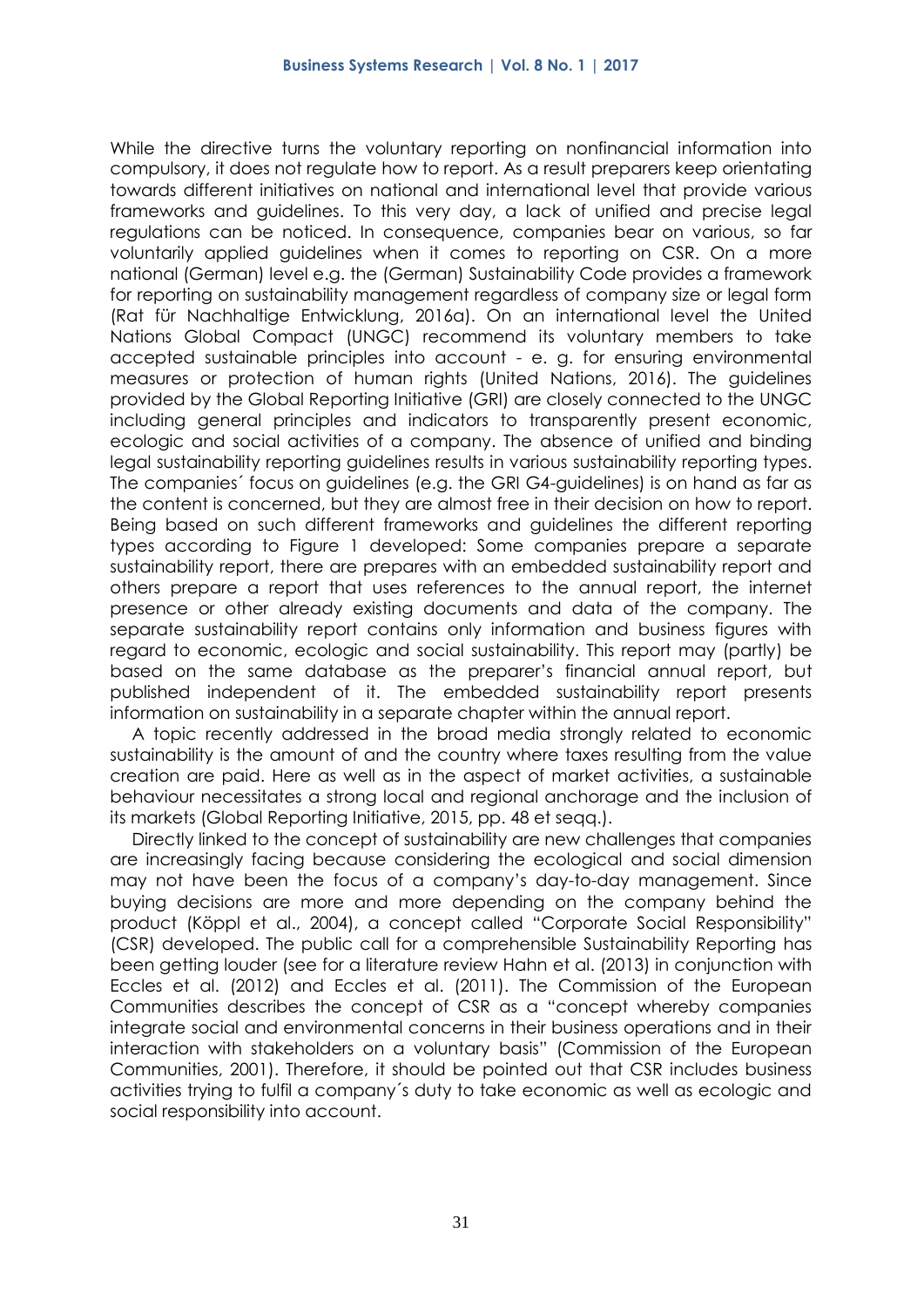



*Source:* Author´s illustration

Depending on the choice of reporting type, structure and level of knowledge, the information behaviour of viewers with regard to the perception of CSR/Sustainability Reporting is hardly investigated. The purpose of the paper is to promote awareness for preparers as well as stakeholders that the choice of different reporting types is not only a question of subjective liking (Figure 1). It is a question on how barrier-free reported aspects are perceived by the stakeholders. In order to determine differences in perception and degree of differences eye-tracking technology is applied.

In general, up to 90% of the perceived information is visually conveyed (Schub von Bossiazky, 1992). Yet, eye-tracking provides the opportunity to capture perceptual processes with technical equipment. Eye-tracking employs infrared cameras measuring where, how long and in what sequence individuals focus on specific objects. Nowadays eye-tracking is used in a wide range of areas, for instance in neuroscience, marketing, computer science and industrial engineering (Duchowski, 2002; Duchowski, 2007). A small number of empirical surveys demonstrate that the application of these instruments for the analysis of visual perceptions in the field of financial reporting is promising. The objective here was to improve the readability of those reports by increasing the visibility of key information and enhance the precision of the information. Eisl at al. (2015) provide a detailed report on the state of the art of designing company reports. As demonstrated in Eisl et al. (2015) many empirical eye-tracking studies focus on the question of how to design tables and figures. To date there is no published eye-tracking study available comparing types of sustainability reports in a holistic way. Due to the fact that eyetracking alone is not sufficient to find out what recipients think while observing a stimulus or how they process and interpret the perceived information, a mixedmethod approach is recommended in literature (Geise, 2011; Duchowski, 2007). In order to make sensible use of Eye-Tracking technology here it is combined with a paper-based survey approach and visual monitoring to capture comments and emotions during the eye-tracking study. The contribution will present the perception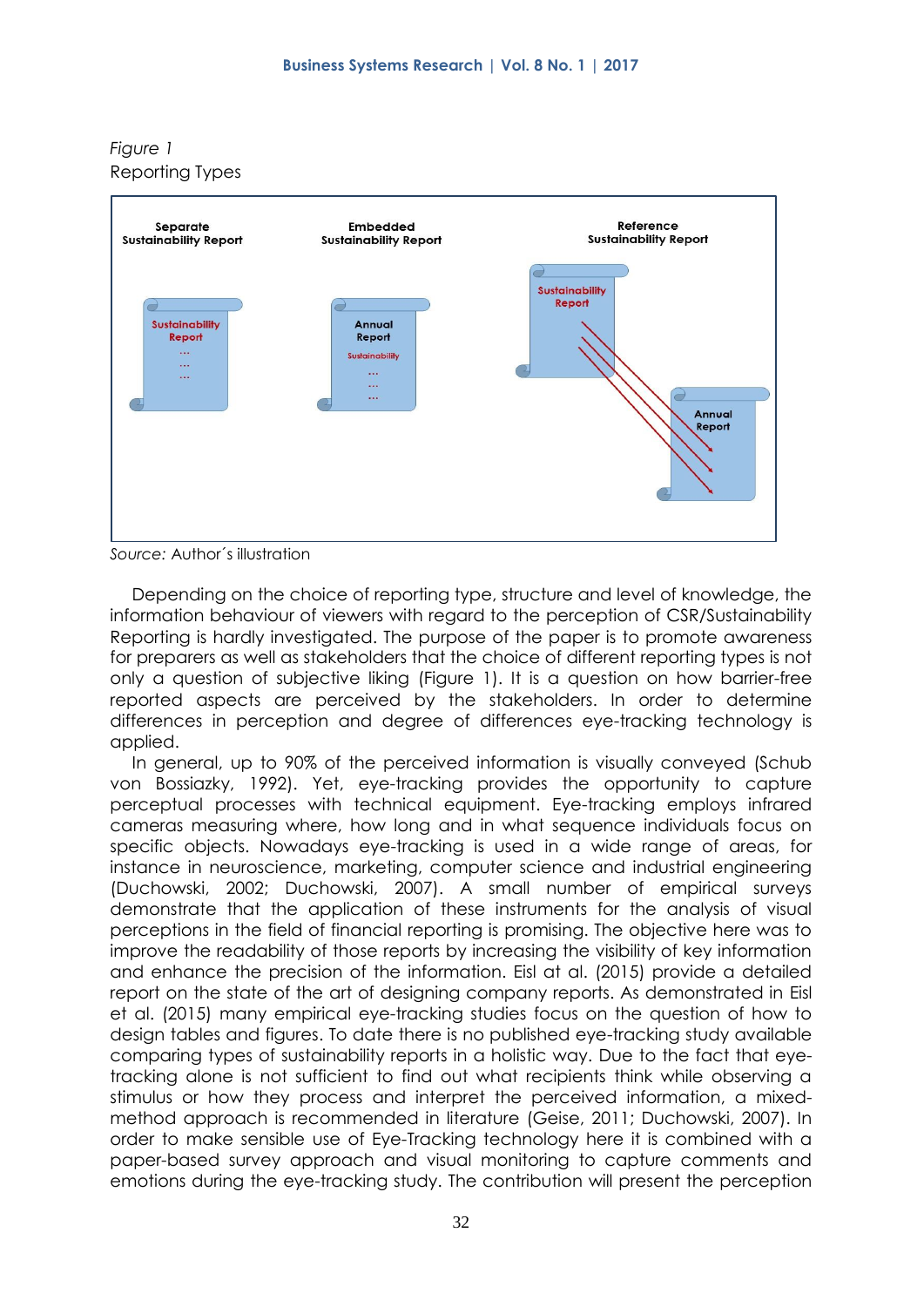of the different sustainability reporting types (oriented towards GRI G4-guideliens) with the help of an eye-tracking system from a stakeholder`s perspective. Especially the mutual dependence of sustainability reporting type and the participants' information behavior takes centre stage. The results will be used determining future possible measures to be taken against the overall goal of improving companies' sustainability reports. Primarily it shall be analysed whether or not particular reporting types are perceived as being especially user friendly for the general public and relevant for the perception of the enterprises' degree of sustainability.

# **Background**

Originally risen from the Latin word "sustinere" (endure, support, hold back), the roots of the sustainability-idea can be reduced to Carl von Carlowitz (1645-1714) who defined the main principle of sustainability for the area of forestry for the first time by claiming that a forest needs to be harvested in a way which ensures taking only as much wood as can grow back for future generations (Carlowitz, 1713, pp. 86 et seqq.). The so called Brundtland Report (United Nations, 1987) defines today´s common understanding and generally accepted definition of sustainability: *"Sustainable development is development that meets the needs of the present without compromising the ability of future generations to meet their own needs".* As it can be seen, the conception of sustainable development clearly demands an assumption of responsibility for future generations as well as for the environment. The following years the topic of sustainable development was determined as a guiding political principle as the first United Nations Conference on Environment and Development took place in Rio de Janeiro in the year 1992 and the Agenda 21 (United Nations, 1992) was decided: A programme of action for a worldwide sustainable development. As one result the European Union defined in the Treaty of Amsterdam in 1997 (European Union, 1997) an initial approach of the Three-Pillar-Model of Sustainability as shown in Figure 2.

#### *Figure 2*



Sustainability´s Three-Pillar-Mode

*Source:* Author´s illustration following Ernst et al. (2015), p. 25 et seq.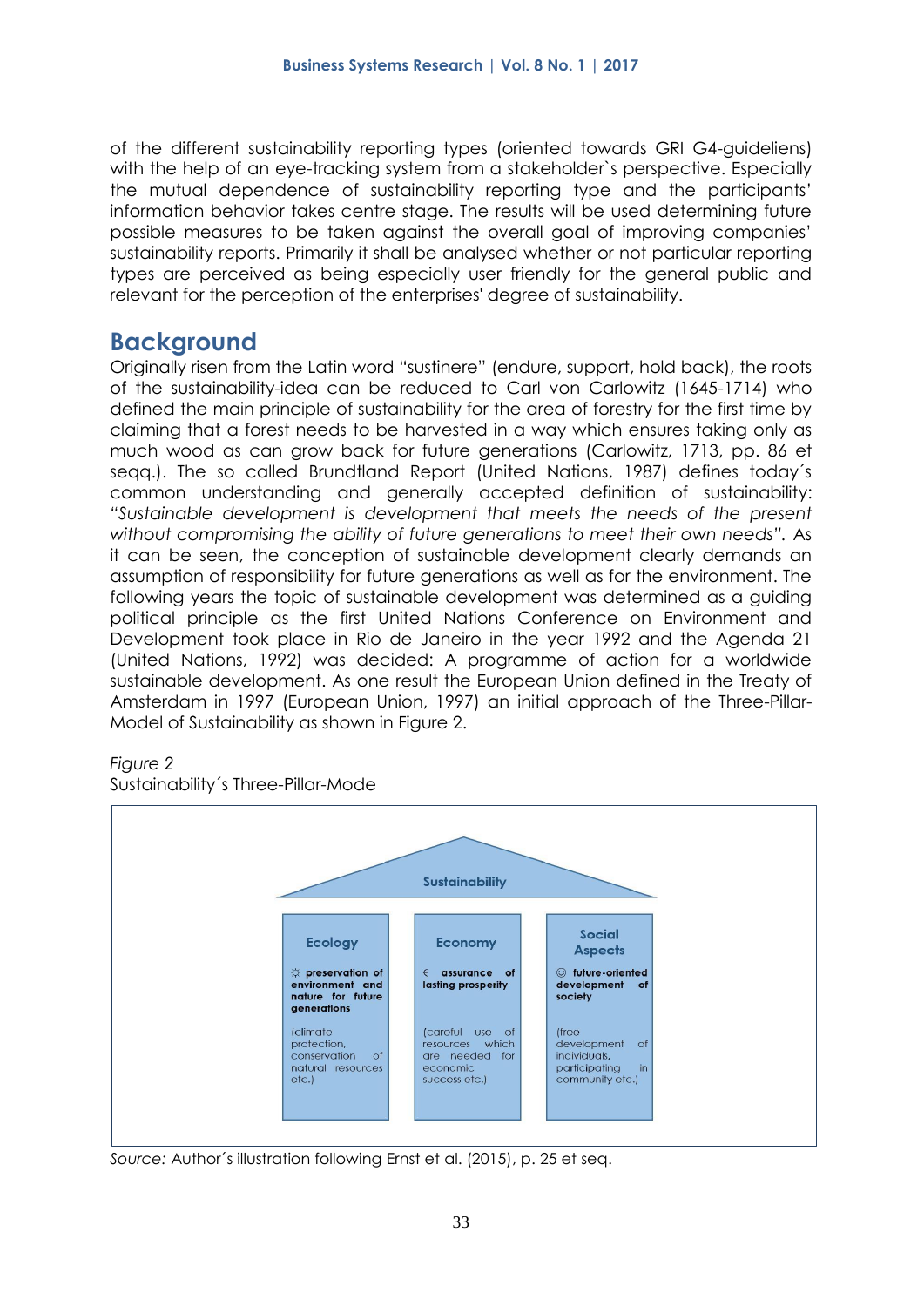The Ecology pillar concentrates on corporate environment protection efforts and policies. Central aspects are usage and management of natural resources as well as greenhouse gas emissions. Awareness, the ability to measure and the ability to account for are the basis of this pillar. Strategies and aims on reduction of nonrenewable consumption while strengthening renewable sources are a way to sustainability in the Ecology pillar (Rat für Nachhaltige Entwicklung, 2016b). The Economy pillar highlights financial flows to and from stakeholders as well as market activities. Such a stakeholder is e.g. the municipal in which a company operates. While the ability to measure financial flows is usually already implemented by accounting regulation awareness of quality respectively strategies and aims are advised to ensure sustainability.

The Social Aspects pillar works both within the company and its suppliers as well as with the company's local communities. In addition, here awareness and ability to measure and ability to account for are the basis for respective strategies and aims. Employment policies of the company itself and those of its suppliers are as well in focus as civic interaction with the local communities a company operates in. Finally yet importantly sustainably, behavior as anticorruption and compliance is subsumed under the Social Aspects pillar (Global Reporting Initiative, 2015, pp. 64 et seqq.).

### **Methodology**

The objective of this pilot study is to explore whether and to what extent the combination of an eye-tracking approach with an opinion survey can deliver valuable information about the search behavior of potential stakeholders analyzing sustainability reports of companies. The following questions are of particular interest: a) does the difference in reporting types influence the search behavior of stakeholders, and b) do particular reporting types support potential stakeholders in their search for specific information and their judgment of the sustainability of companies.

Such quality of the sustainability reports/reporting types are measured by using the following questions:

- o Is the preparer able to present a **sustainability strategy**?
- o Is the **structure** of the sustainability report useful and clearly structured?
- o Is the **information content** of the sustainability report (too) high or (too) low?
- o Is the information provided by the preparer **credible**?
- o Is the information provided by the preparer **essential**?

The participants of this exploratory study were 12 business students specialized in financial accounting. During a prior course taken by these students the focus was on sustainability reporting. The sustainability reporting of a number of companies was analyzed with the result that the participating students acquired a notable degree of expertise in this field.

The underlying material for every report format in this study was a distinguished sustainability report developed by an SME with less than 250 employees. The format of their report received an award by the Institut für Ökologische Wirtschaftsforschung (Institute for Ecological Economy Research) (Gebauer et al., 2012). The study focused on SMEs in order to provide comparability and decrease the complexity for the 12 students participating in the study. The following best-practice reports have been selected: a) an embedded report by Stadtwerke Heidelberg, b) a separate report by memo AG and c) a reference report by the Märkisches Landbrot GmbH. All reports are of high quality and have been provided to the students one week prior to the beginning of the study.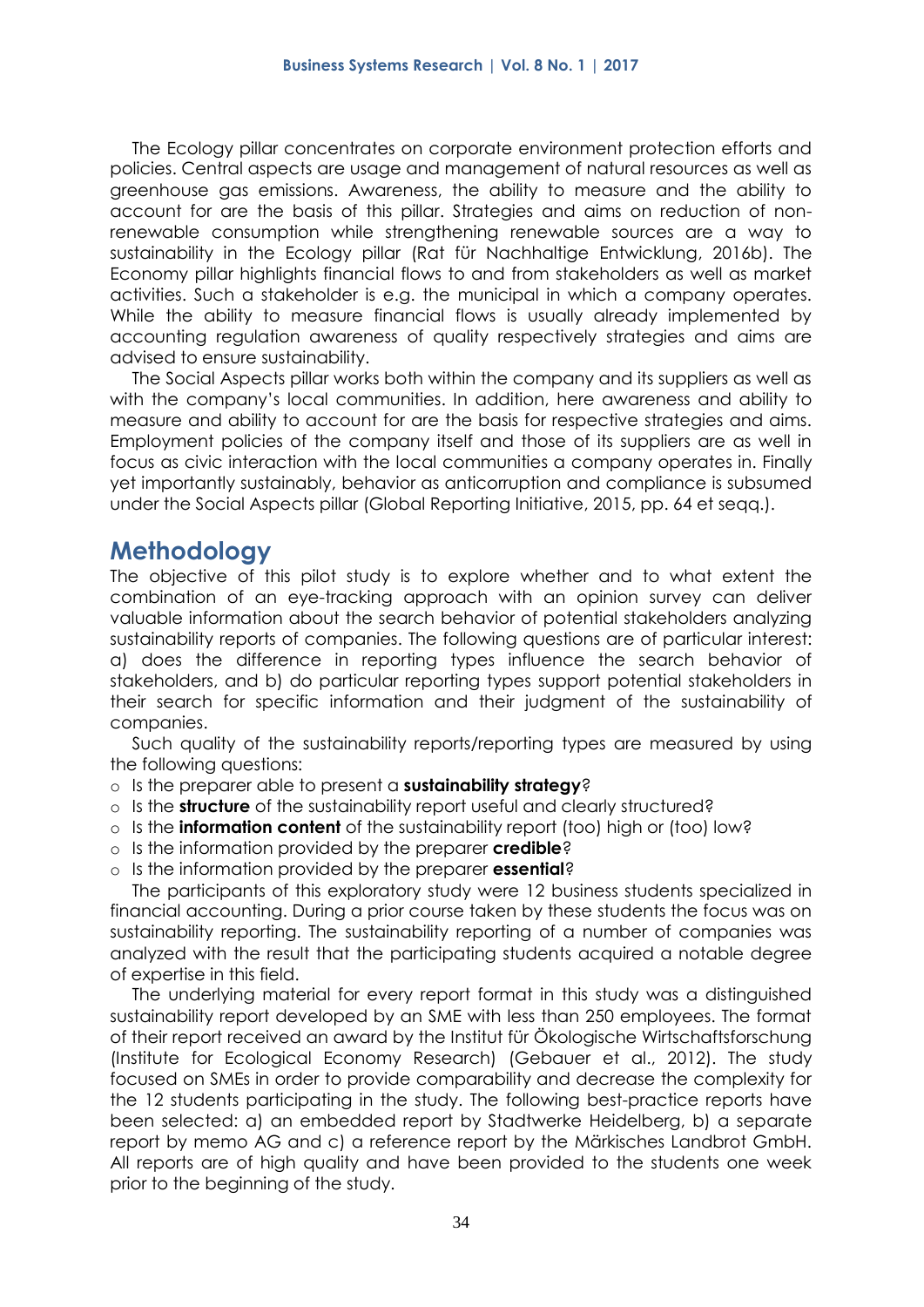During the study the 12 students were randomly and evenly assigned to the three different reporting types. In practice, stakeholders are only interested in specific information within a sustainability report. In order to simulate these particular interests each of the students received specific questions for the criteria associated with the three presented dimensions of sustainability supplemented by regional engagement. Even though the questions were simple, e.g. "Could the company save energy?", a pretest conducted with three member of staff revealed a lack of time to answer all questions. For this reason, the time allocated was increased from previously planned 10 to 20 minutes. The type of questions and tasks, proofed comprehensible and traceable.

The mobile eye-tracking system "Tobii Pro Glasses 2", enabling the actimetry and analysis of individual gaze behavior was employed for the documentation of the search and response behavior of the 12 students. In order to assess the quality of responses in relationship to the three criteria and the search behavior of the students, an expert for CSR applied a one-to-five order Likert scale. In order to detect whether the search behavior correlates with the judgment of sustainability reports, students were asked to: 1) participate in the eye-tracking test, 2) judge the sustainability reports according to the available criteria, and 3) express an overall judgment. Here, the Likert scale was applied for purposes of consistency (Litfin et al., 2016).

### **Results**

The applied methodology was successful in terms of reconstructing and analyzing the search and information browsing behavior of the participants. With the exception of one individual, all students used the table contents as a reference after a short period of orientation. This means the search behavior may be referred to as targeted.

#### *Table 1*

Time of Interest Fixation Duration (Page including Contents)

|                                                                | <b>Type of Sustainability Report</b> |           |                 |       |                     |                   |  |
|----------------------------------------------------------------|--------------------------------------|-----------|-----------------|-------|---------------------|-------------------|--|
|                                                                | Reference                            |           | <b>Embedded</b> |       | Separate            |                   |  |
|                                                                | Mean                                 | <b>SD</b> | Mean            | SD    | Mean                | <u>SD</u>         |  |
| <b>Total time of</b><br><b>interest Duration</b><br>in seconds | 268.56                               | 55.09     | 64.49           | 15.86 | 286.44<br>$100.03*$ | 97.03<br>$12.56*$ |  |
| % of total<br>recording                                        | 22.22                                | 4.53      | 6.08            | 1.39  | 27.19<br>$10.24*$   | 4.98<br>$2.20*$   |  |

*Source:* Authors' calculation

\**Note*: The upper figure provides the fixation durations of an entire page, whereas the lower figure lists the fixation duration of the table of contents.

In order to determine the fixation duration on the table of contents or the index the eye-tracking data collected were automatically mapped onto these areas of interest (AOI) by using snapshots of the relevant pages. These fixation durations are listed in Table 1.

The table of contents of the embedded report was analyzed in the shortest period of time both in relative and absolute terms in comparison with the entire recording period. The separate report has additional information and a figure placed next to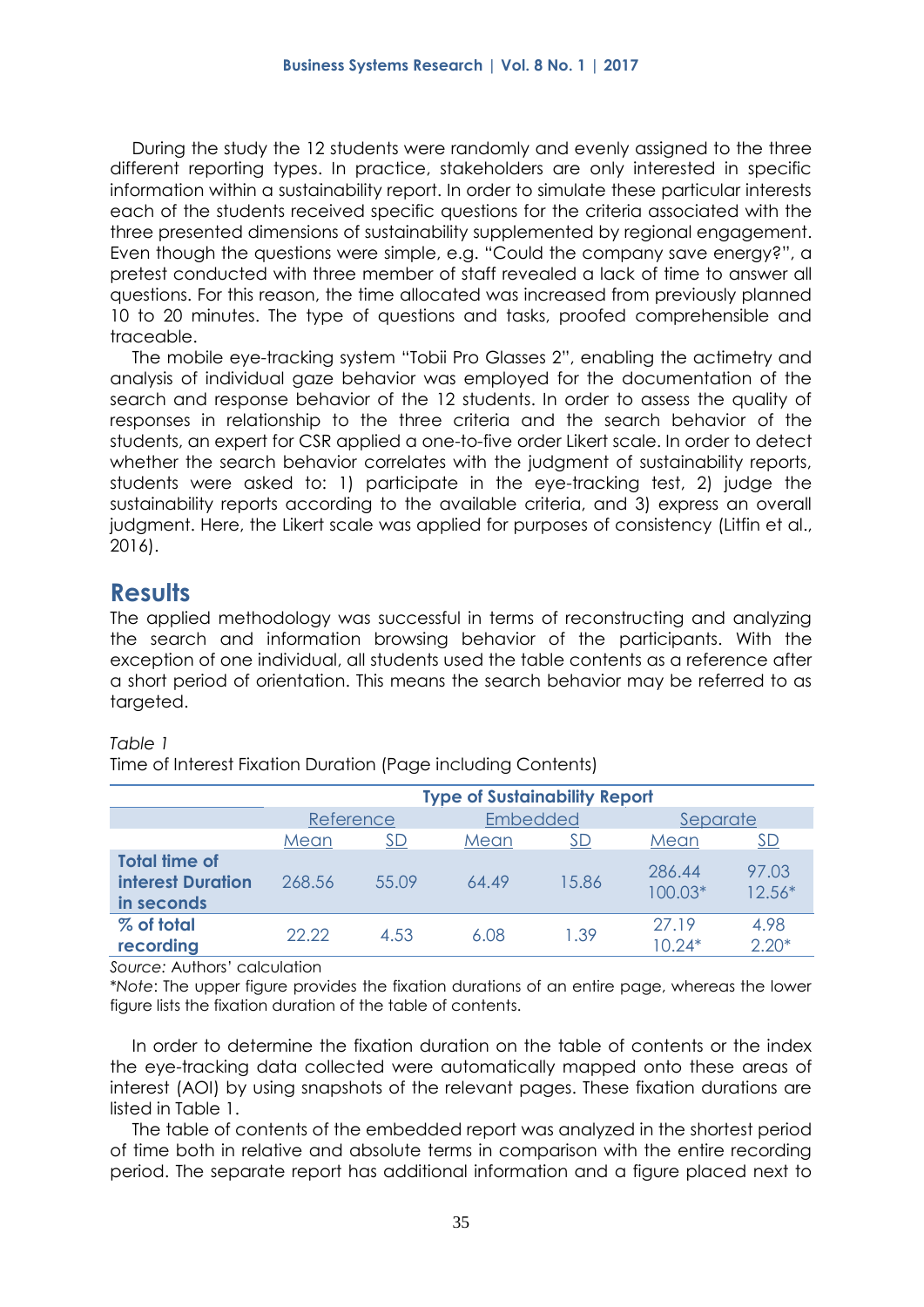the table of contents. For this reason the table of contents was defined as additional AOI. Taking into account an adjusted fixation duration of the table of contents the overall duration of the reference report is significantly longer than the other two reports.

The heat maps as displayed in Figure 3 reveal which elements are most intensely observed. The attention map of the separate report shows that most of the visual attention is directed towards the figure which distracts the viewer from the table of contents. In comparison to the duration of the entire page the table of contents attracted only 40.6% of it. The analysis of the reference report reveals a wide scattering of the fixation. In contrast, the embedded report shows an aggregation of fixation.

#### *Figure 3*



Heat maps of pages including their contents (absolute duration)

*Source:* Authors' calculation

*Note:* Absolute duration is calculated by the duration of fixations, whereas the warmest color represents the highest value.

The sustainability ratios of the embedded report are consolidated over four consecutive pages. The focus here is on environmental protection, labor force and the company's regional commitment. The sustainability dimensions "social" and "ecology" are bundled. The students remained on those four (of 116) pages for 35% of the recorded time.

While the four students of the embedded report were able to entirely answer the questions in the sequence provided, the participants of the other two groups partly responded unsystematically, e.g. they jumped back and forth and - especially the reference group - with no recognizable pattern. Furthermore, the students of the separate and reference report responded partly incomplete. As illustrated in Table 2 the reference group took the longest time for the first orientation and to answer the questions.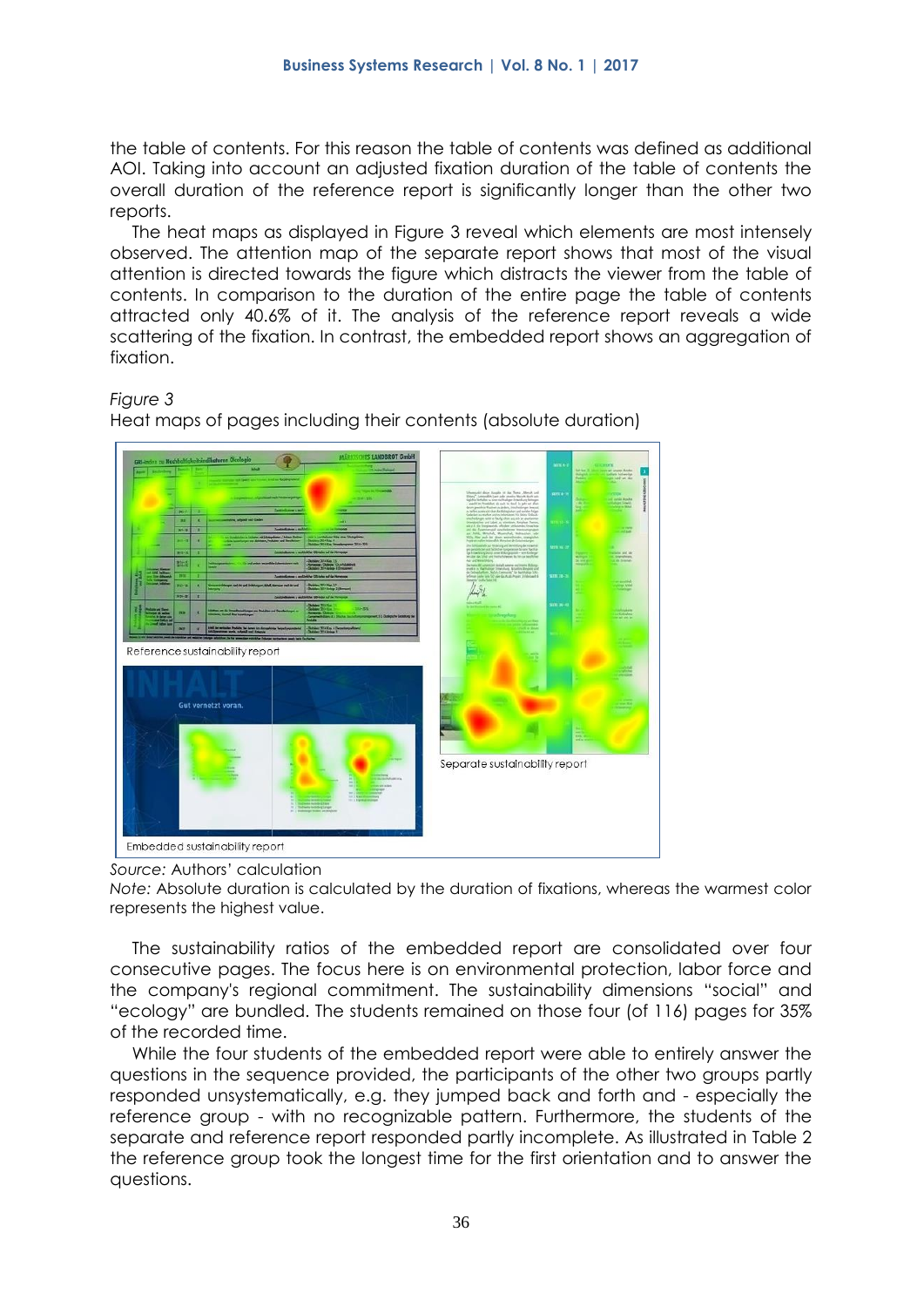#### *Table 2*

Time needed for orientation and answering questions

| Time needed for                                                                                                                    | <b>Type of Sustainability Report</b> |                           |                 |           |          |           |  |  |
|------------------------------------------------------------------------------------------------------------------------------------|--------------------------------------|---------------------------|-----------------|-----------|----------|-----------|--|--|
| orientation and<br>answering questions                                                                                             | Reference                            |                           | <b>Embedded</b> |           | Separate |           |  |  |
| (in seconds)                                                                                                                       | Mean                                 | <b>SD</b>                 | Mean            | <b>SD</b> | Mean     | <u>SD</u> |  |  |
| <b>Orientation</b>                                                                                                                 | 90.50                                | 61.10                     | 30.00           | 21.21     | 13.75    | 10.83     |  |  |
| <b>Economy:</b><br>How did the company's<br>sales develop?                                                                         | 313.67                               | 57.97                     | 156.00          | 9.25      | 148.25   | 43.91     |  |  |
| <b>Ecology:</b><br>Could the company<br>save energy?                                                                               | 398.00                               | 113.3<br>$\left( \right)$ | 240.50          | 62.73     | 300.75   | 95.65     |  |  |
| Social:<br>Which information<br>about employee<br>development can be<br>found?                                                     | 225.00                               | 36.55                     | 254.50          | 36.22     | 232.75   | 108.00    |  |  |
| <b>Regional:</b><br>Does the report contain<br>information on regional<br>commitments and / or<br>regional economic<br>activities? | 252.00                               | 19.25                     | 364.00          | 29.92     | 328.25   | 126.97    |  |  |
| <b>Overall</b>                                                                                                                     | 1279.17                              | 27.94                     | 1045.00         | 100.66    | 1023.75  | 235.78    |  |  |

*Source: A*uthors' calculation

The fast and fine orientation of the embedded report group is also supported by the analysis of the course of gaze in comparison to the other two groups. In general, every course of gaze can be subdivided into fixations in which the view lasts about 300 milliseconds. Then it moves at high speed into saccades in which the gaze "jumps" to fix another point (Leven, 1991, pp. 14). This process becomes visible when fixation points and saccade lines are traced. Such a visualization of the course of a gaze is called a gaze plot, whereas each group of interlinked fixation points represents the gaze of a single subject. The digits indicate the order of fixation and the size of the points symbolizes the dwell time.

For example, the view of the four students is analyzed during the search for the relevant information in the embedded report on the question "Could the company save energy?". The appropriate information to this question is shown in Figure 4 with the resulting gaze sequences of the four students. For illustration, a period of 5 seconds has been selected for reasons of clarity. The relevant headings are used at an early stage for orientation, but the overall small circle sizes indicate that they are fixed for less time. The remaining fixation points are concentrated on the left-hand side of the report, on which a table with the summarized facts for answering the question was printed. Definitely the focus of fixations is on categories that are relevant for a proper answer. First relevant categories in the table followed by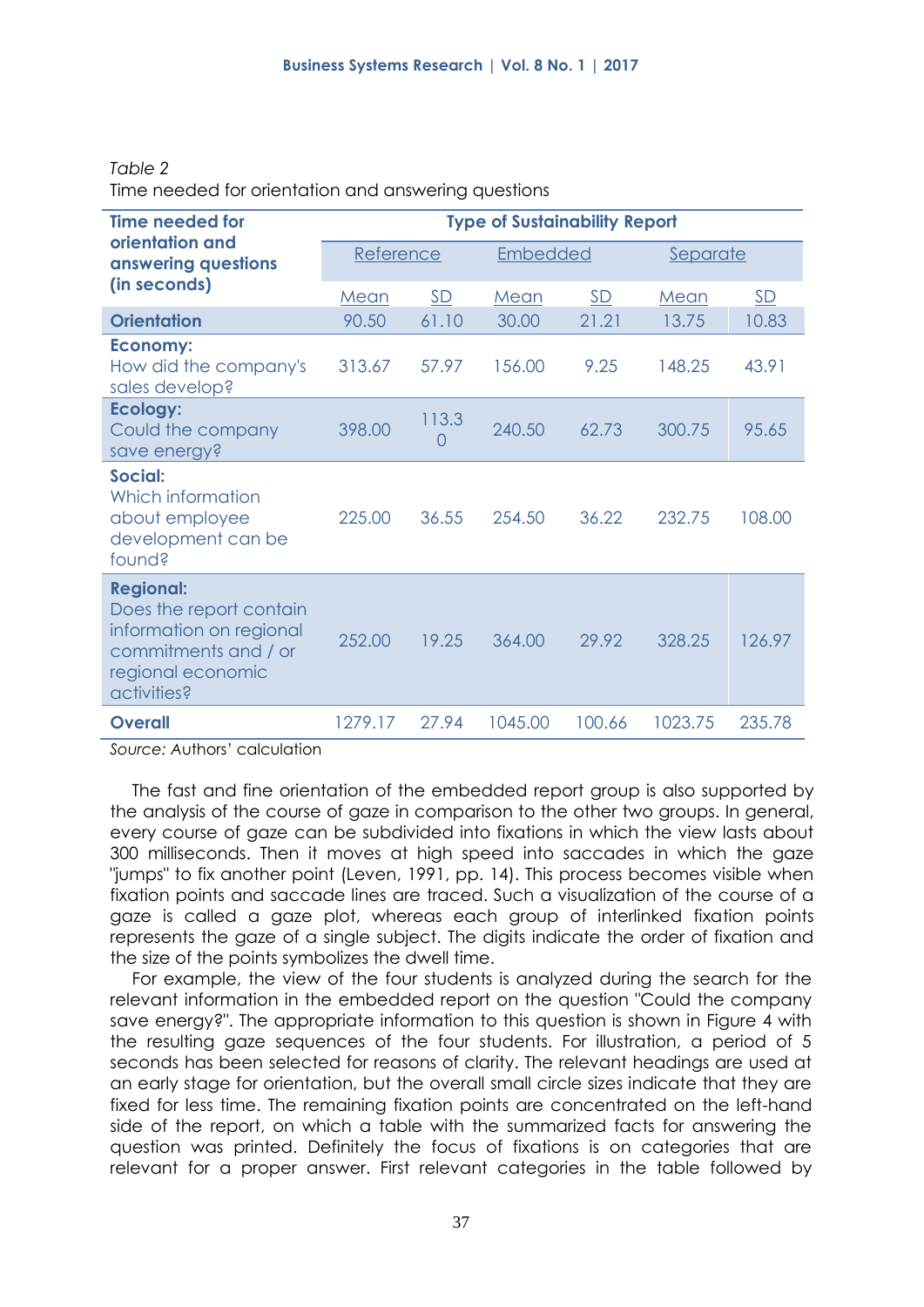corresponding values are headed for. Remarkably little attention is given to less relevant categories of the table.

Backgrounds of facts and data are explained in detail on the right-hand side of the report. However, this information is not necessary for the solving the question. It is indicated by the number of fixations and the low fixation period that little attention had been paid to this background information. After the task has been solved, the scarce resource time is used to solve the next task. It is verified that the gaze is significantly influenced by given tasks (Geise, 2011, pp. 174; Yarbus, 1967, pp. 174). Headers and tables fulfilled their role to provide guidance. Especially they were used to convey factual knowledge.

#### *Figure 4*

Gaze plots of embedded report (Page including information on ecology issues)



*Source:* Authors' work

*Note:* Each group of interlinked fixation points represents the gaze of a single subject. The digits indicate the order of fixations. The size of the points symbolizes the dwell time.

In spite of the explicit focusing (Table 3) the analysis of responses of the embedded report group resulted in high quality responses. The separate report group performed almost as well as the embedded group. In contrast, the reference report group was just rated as having satisfactory results.

The analysis of perceived reporting quality by the students resulted in comparable grades as the results of the embedded and the separate report groups are on the same level as the analysis of duration fixations. However, the reporting structure and the sustainability strategy of the reference report are not convincing. This is in contradiction to the credibility and the application of the CSR idea.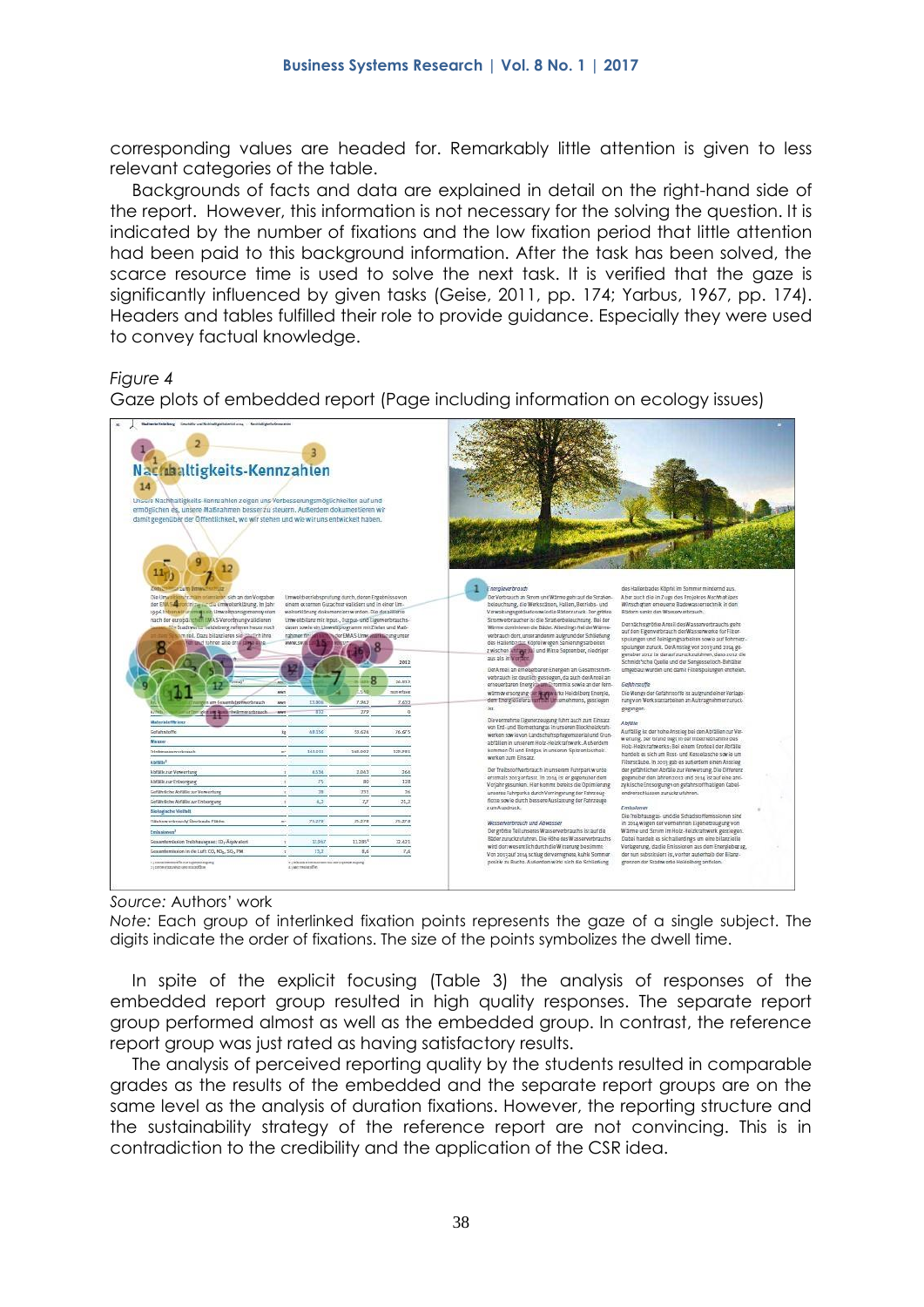|                                                                                       |                               | <b>Type of Sustainability Report</b> |           |                 |           |          |      |
|---------------------------------------------------------------------------------------|-------------------------------|--------------------------------------|-----------|-----------------|-----------|----------|------|
|                                                                                       |                               | Reference                            |           | <b>Embedded</b> |           | Separate |      |
|                                                                                       |                               | Mean                                 | <u>SD</u> | Mean            | <b>SD</b> | Mean     | SD   |
| Evaluation of the<br>response quality<br>of the questions<br>(eye-tracking-<br>study) | Economy                       | 2.25                                 | 1.64      | 4.00            | 0.00      | 4.50     | 0.87 |
|                                                                                       | Ecology                       | 3.25                                 | 1.48      | 5.00            | 0.00      | 5.00     | 0.00 |
|                                                                                       | Social                        | 3.00                                 | 0.00      | 5.00            | 0.00      | 4.00     | 1.00 |
|                                                                                       | Regional                      | 2.50                                 | 0.50      | 4.00            | 0.71      | 1.50     | 0.87 |
| Subsequent assessment of the sustainability report                                    |                               |                                      |           |                 |           |          |      |
| Perceived<br>reporting quality                                                        | Sustainability<br>strategy    | 2.00                                 | 0.00      | 3.00            | 0.71      | 3.50     | 0.50 |
|                                                                                       | Structure                     | 1.50                                 | 0.50      | 4.00            | 0.71      | 3.75     | 1.09 |
|                                                                                       | <b>Information</b><br>content | 3.50                                 | 0.50      | 3.75            | 0.43      | 3.75     | 0.43 |
|                                                                                       | Credibility                   | 4.50                                 | 0.50      | 4.00            | 0.71      | 3.75     | 0.83 |
|                                                                                       | <b>Essentiality</b>           | 2.50                                 | 0.50      | 3.25            | 0.43      | 3.25     | 1.09 |
| Assessment of<br>sustainability                                                       | Economy                       | 4.00                                 | 0.00      | 2.25            | 0.43      | 2.75     | 0.83 |
|                                                                                       | Ecology                       | 3.75                                 | 1.09      | 3.75            | 0.43      | 3.75     | 0.83 |
|                                                                                       | Social                        | 4.00                                 | 1.22      | 3.50            | 1.12      | 3.50     | 0.87 |
| CSR idea                                                                              |                               | 4.25                                 | 0.83      | 3.50            | 0.50      | 3.50     | 0.50 |

#### *Table 3* Evaluated response and perceived reporting quality

*Source:* Authors' calculation

*Note:* Likert scale where 1 = very poor; 5 = very good

# **Discussion**

The analysis of the eye-tracking study demonstrated that tables of contents play a significant role in orientating the reader of those reports. A search begins with the Table of contents that also guides the viewer decisively. This enhances the identification of relevant information. The analysis of the page with the table of contents in the separate report revealed that figures and miscellaneous information on the same page distract from the relevant contents since they attract much of the visual attention. According to our results a table of contents requires a distinct page in order to enhance the orientation of a viewer.

In the reference report references were distributed over three pages according to the GRI index for sustainability dimensions, "economy", "ecology" and "social". The participants rated the structure of this report more negatively than the other groups. In addition, the students showed more uncertainty in their search behaviour and had more difficulty in responding to the questions on the reference report. The reasons for this may be the reference structure on the one hand and the scattering of information over several pages on the other. As a consequence, the quality of responses to this report was remarkably lower in comparison with the other two reports. Moreover, the students became frustrated while processing the questions, and they expressed their dissatisfaction with this task. Our findings indicate that the reporting type "reference sustainability report" may not be advisable.

In contrast, it was easier for the students to respond to the questions for the embedded report. They evaluated the reporting structure positively, and at the same time delivered answers of higher quality. The reason may be the condensed representation of sustainability figures in a low number of pages. This study supports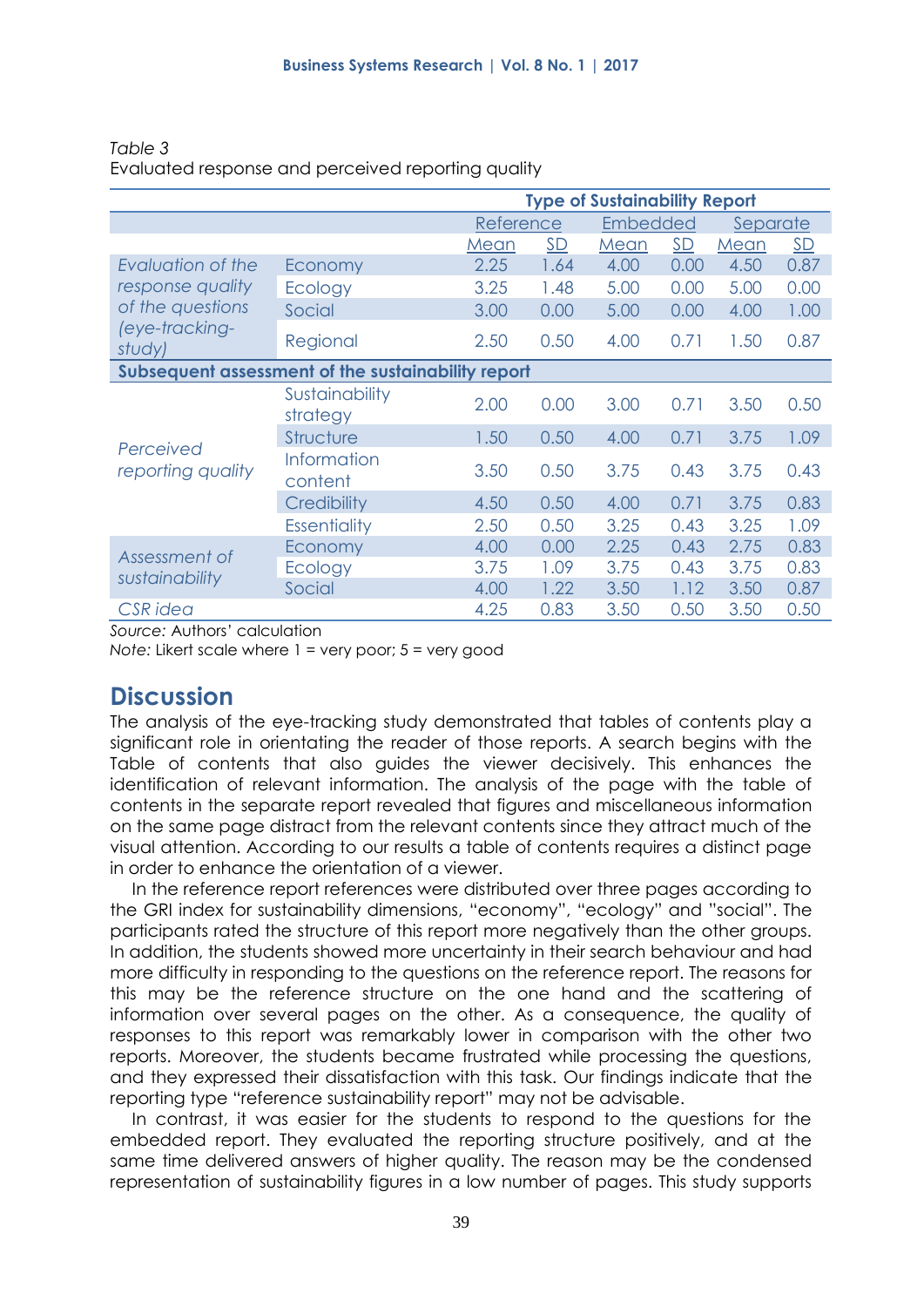the trend towards the application of an embedded sustainability report in practice as postulated e.g. by Kolk (2010) and Hahn et al. (2013).

### **Conclusion**

This pilot study of a combined eye-tracking and survey approach demonstrated the validity of this methodology for the analysis of search and information browsing behavior in various types of sustainability reports.

Thus, empirical research towards the enhancement of the readability does not need to be constraint to the design of tables and figures (Eisl et al., 2015), but may examine the visual perception and the resulting assessment of sustainability reports in a holistic way.

Our results indicate that preparer of sustainability reports should pay more attention on creating the table of contents in a manner that supports the orientation for the reader. That means a distinct page without pictures or miscellaneous information. Furthermore the application of an embedded sustainability report in practice is recommendable whereas a reference sustainability report is not advisable.

Notwithstanding this our study faced limitations. These are in particular types and numbers of participants, the not mapped heterogeneity of real-world stakeholders and drawing on reports of different business fields. Subsequent studies should try to overcome these limitations. Subjects might be recruited from various vocations such as investors, clients, non-governmental organizations and employees. In future studies three reporting types may be applied to one enterprise. This means that these three reports have the same contents but different structures. In ideal the results would permit a direct conclusion about the reporting type that is the superior information provider to stakeholders. Another interesting task despite the perception of the information might be to examine what the potential stakeholders can remember from the perceived information after a period of time.

# **References**

- 1. Carlowitz, H. C. (1713). "Sylvicultura Oeconomica, oder hauswirthliche Nachricht und naturmässige Anweisung zur wilden Baumzucht**"**, Leipzig, Johann Friedrich Braun.
- 2. Commission of the European Communities (2001), "GREEN PAPER: Promoting a European framework for Corporate Social Responsibility", available at: http://europa.eu/rapid/press-release\_DOC-01-9\_en.pdf (22 April 2016)
- 3. Duchowski, Andrew T. (2002), "A breath-first survey of eye-tracking applications", Behavior Research Methods, Instruments & Computers, Vol. 34 No. 4, pp. 455-470.
- 4. Duchowski, Andrew T. (2007). "Eye Tracking Methodology-Theory and Practice", London, Springer.
- 5. Eccles, R. G., Krzus, M. P., Rogers, J., Serafeim, G. (2012), "The Need for Sector-Specific Materiality and Sustainability Reporting Standards", Journal of Applied Corporate Finance, Vol. 24 No. 2, pp. 65-71.
- 6. Eccles, R. G., Serafeim, G., Krzus, M. P. (2011), "Market Interest in Nonfinancial Information", Journal of Applied Corporate Finance, Vol. 23 No. 4, pp. 113-127.
- 7. Eisl, C., Losbichler, H., Falschlunger, L., Grabmann, E., Hofer, D. (2015), "Information Design in Company Report of Dax 30-Companies: An Empirical Investigation of University of Applied Sciences Oberösterreich and of KPMG",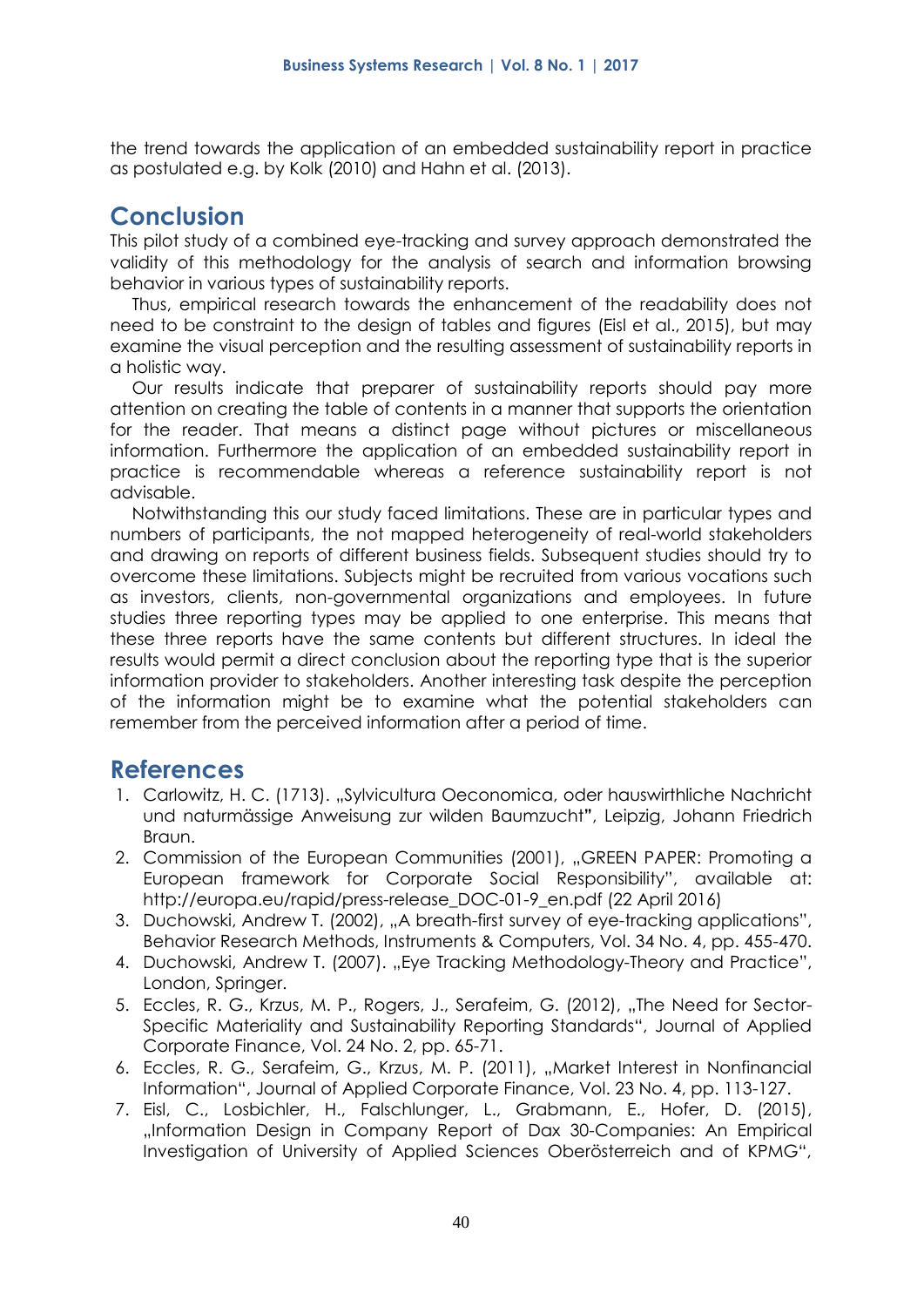available at: https://www.kpmg.com/DE/de/Documents/information-designgeschaeftsberichte-dax-30-unternehmen-2015-kpmg.pdf (26 April 2016)

8. European Union (1997), "Treaty of Amsterdam amending the Treaty on European Union, the Treaties establishing the European Communities and certain related acts", available at:

http://europa.eu/eu-law/decision-

making/treaties/pdf/treaty\_of\_amsterdam/treaty\_of\_amsterdam\_en.pdf (22 April 2016)

9. Gebauer, J., Westermann, U. (2012), "IÖW/future Ranking of Sustainability Reports of German Small and Medium Sized Companies: Results and Trends", available at: http://www.rankingnachhaltigkeitsberichte.de/data/ranking/user\_upload/pdf/I

OEW-future-Ranking\_2011\_KMU\_Ergebnisbericht.pdf (26 April 2016)

- 10. Geise, S. (2011), ... Evetracking in Communication and Media Studies: Theory, Method and Critical Reflection ", Studies in Communication Media, Vol. 1 No. 2, pp. 149-263.
- 11. Global Reporting Initiative (2015), "G4 Leitlinien zur Nachhaltigkeitsberichterstattung, Berichterstattungsgrundsätze und Standardangaben", Amsterdam.
- 12. Hahn, R., Kühnen, M. (2013), "Determinants of sustainability reporting: a review of results, trends, theory and opportunities in an expanding field of research", Journal of Cleaner Production, Vol. 59, pp. 5-21.
- 13. Köppl, P., Neureiter, M. (Eds.) (2004), "Corporate Social Responsibility Leitlinien und Konzepte im Management der gesellschaftlichen Verantwortung von Unternehmen", Linde, Vienna.
- 14. Kolk, A. (2010), "Trajectories of Sustainability Reporting by MNCs", Journal of World Business, Vol. 45 No. 4, pp. 367-374.
- 15. Leven, W. (1991). "Blickverhalten von Konsumenten. Grundlagen, Messung und Anwendung in der Werbeforschung", Heidelberg, Physica-Verlag.
- 16. Litfin, T., Meeh-Bunse, G. Luer, K., Teckert, Ö. (2016), "Perception of sustainability reporting: an attempt by means of eye-tracking, in Mirjana Pejic Bach et al., (Eds.), Proceedings of the Entrenova – Enterprise Research Innovation Conference, Vol. 2, No. 1, pp. 344-351.
- 17. Rat für Nachhaltige Entwicklung (2016a), "Information for users", available at: http://www.deutscher-nachhaltigkeitskodex.de/en/application/information-forusers.html (22 April 2016)
- 18. Rat für Nachhaltige Entwicklung (2016b), "Glossar Umwelt", available at: [http://www.deutscher](http://www.deutscher-nachhaltigkeitskodex.de/de/anwendung/glossar.html?tx_smileglossary_pi1%5bword%5d=64)[nachhaltigkeitskodex.de/de/anwendung/glossar.html?tx\\_smileglossary\\_pi1\[word](http://www.deutscher-nachhaltigkeitskodex.de/de/anwendung/glossar.html?tx_smileglossary_pi1%5bword%5d=64) [\]=64](http://www.deutscher-nachhaltigkeitskodex.de/de/anwendung/glossar.html?tx_smileglossary_pi1%5bword%5d=64) (31 October 2016)
- 19. Sailer, U. (2015), "Sustainable Development an Introduction", in: Ernst, D., Sailer, U. (Eds.) (2015): Sustainable Business Management, UVK, Constance/Munich, pp. 23-29.
- 20. Schub von Bossiazky, G. (1992). "Psychologische Marketingforschung", Vahlen, München.
- 21. United Nations (1987), "Our common Future", available at: http://www.undocuments.net/ocf-02.htm (22 April 2016)
- 22. United Nations (2016), "What is UN Global Compact?", available at: https://www.unglobalcompact.org/what-is-gc (22 April 2016)